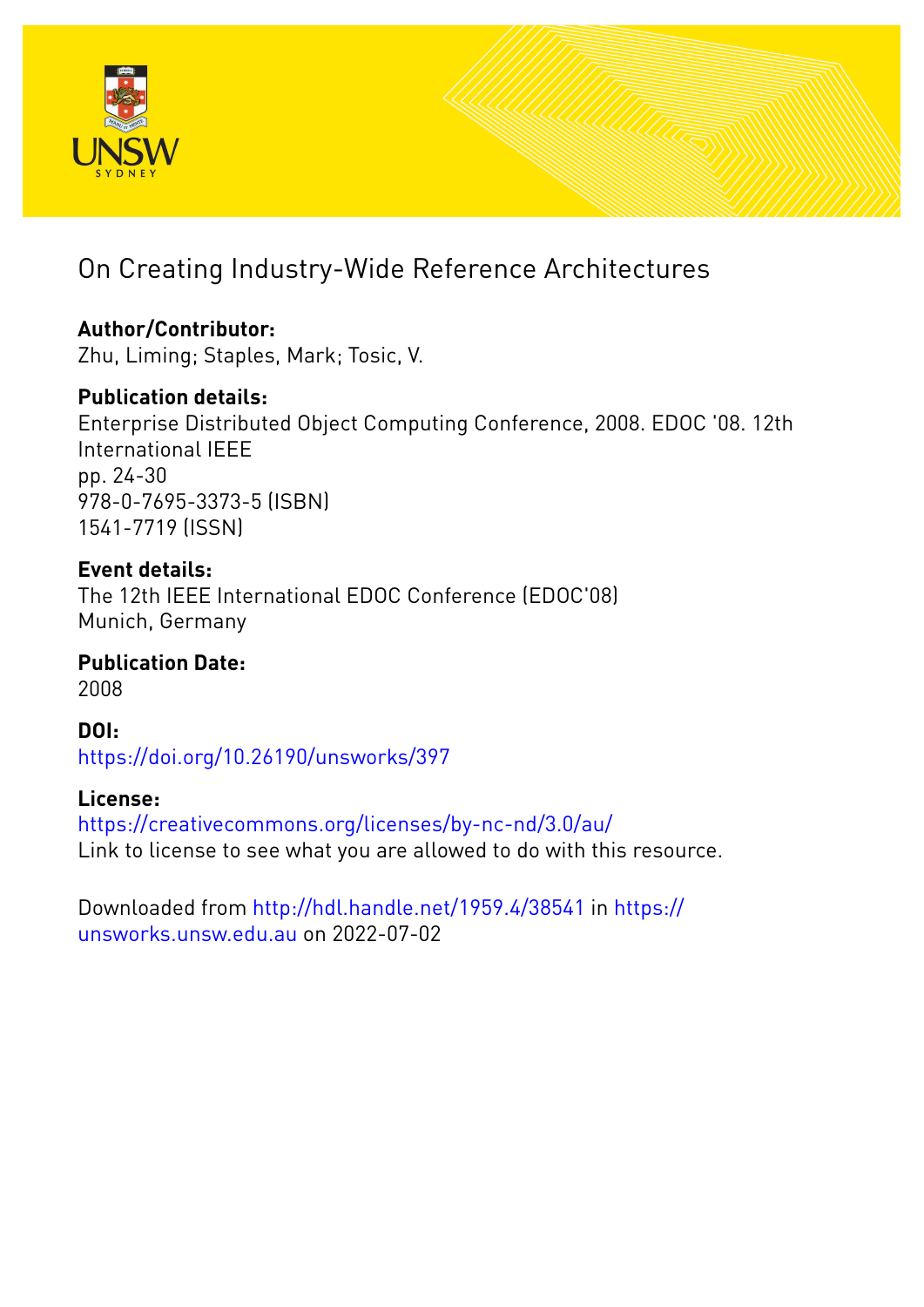### **On Creating Industry-Wide Reference Architectures**

Liming Zhu, Mark Staples, Vladimir Tosic

*Managing Complexity Research Group – Sydney (ATP), NICTA\* , Australia School of Computer Science and Engineering, University of New South Wales, Australia {Liming.Zhu, Mark.Staples, Vladimir.Tosic}@nicta.com.au* 

#### **Abstract**

*Many industries have been developing e-business standards to improve business-to-business interoperability on a mass scale. Most such standards are composed of business data models with some message exchange patterns. Such data-only standards leave a very large interpretation space for the implementation stage at each individual organization. Thus, true industry-wide interoperability is still hard to achieve. In this industry report, we describe our experiences in creating and evaluating reference architectures for the Australian lending industry. To achieve the right level of prescriptiveness, our reference architectures are deliberately non-structural. Instead, they are based on a set of quality-centric architectural rules. We devised new methods for analyzing interoperability and evaluating such industry-level reference architectures. The first reference architecture has now been adopted and achieved positive effects. We also summarize several other lessons we learned, such as the need to align reference architectures with industry structures.* 

#### **1. Introduction and motivation**

-

Businesses continually seek to get work done faster, better, and cheaper. Industries increasingly realize that the optimization of efficiencies across organizations is the key to the success. This puts distributed enterprise computing in the context of industry-wide mass interoperation. Pair-wise and centrally coordinated integration effort will not scale to an exponentially connected industry ecosystem.

In recent years, industry-specific standardization bodies have been devising domain-specific e-business standards, such as ACORD (Agent-Company Organization for Research and Development) for insurance,

MISMO (Mortgage Industry Standards Maintenance Organization) for lending in North America, AUTO-SAR (Automotive Open System Architecture) for automobile, and HL7 (Health Level 7) for health informatics. Many of them focus on the standardization of business data and business message exchange patterns with the hope that once this is defined, mass interoperability will be automatically achieved within the industry. However, this has not been the case [10, 27]. Costs of pair-wise integration are still prohibitively high, even when both sides of the pair claim to be data standard "compliant". (Our own experiences from working with the Australian lending industry confirm this.) There are many social and technical reasons for this, ranging from lack of alignment with industry structures to heterogeneity of software architectures that inhibits technical-level (as opposed to business data level) interoperability.

For addressing these problems, a large number of, usually uncoordinated, small technical notes are developed in conjunction with the data standard. Their purpose is to explain mappings to technical implementations, the business processes involved, and different standard interpretations. Many such technical notes are often developed by technology vendors whose main concern is about mapping from data standards to their own technology products. Such biased and uncoordinated efforts introduce even more problems in achieving genuine mass interoperation.

From a distributed enterprise computing point of view, these problems are not new in terms of a particular integration among multiple parties. Some degree of control and centralized coordination can alleviate many of the problems. Making a system more evolvable, using service-oriented architecture (SOA) concepts, and adopting associated technical WS-\* standards can also improve point-to-point interoperability.

<sup>\*</sup> NICTA is funded by the Australian Government as represented by the Department of Broadband, Communications and the Digital Economy and the Australian Research Council through the ICT Centre of Excellence program.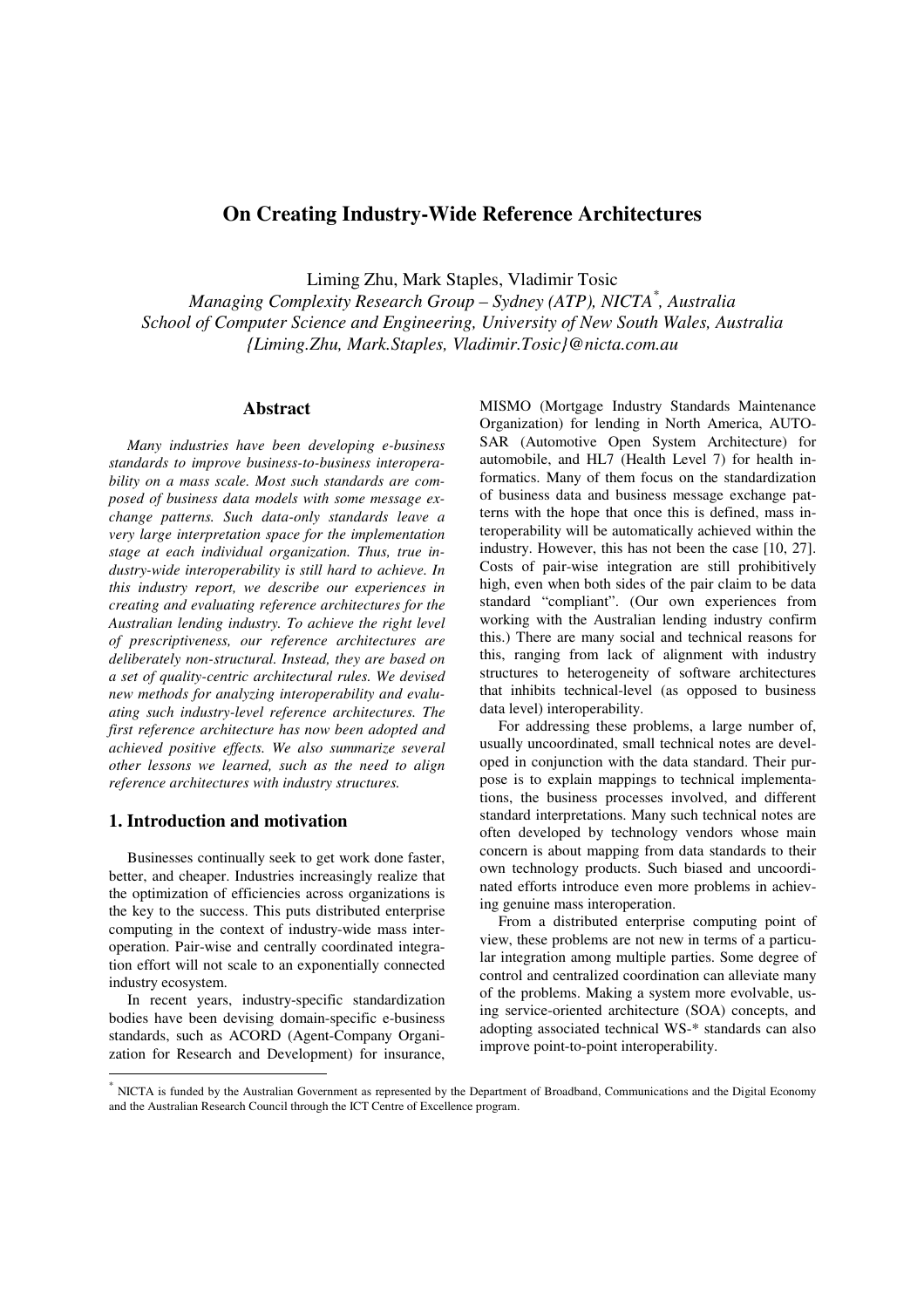However, these problems are significantly different in the context of a whole industry, which is effectively an ultra-large-scale ecosystem. Establishing control and centralized coordination, even in modest amounts, is very difficult on the scale of a whole industry. Thus, the enterprise computing solutions are often not applicable in such circumstances. Too much prescription in industry-wide standards is inappropriate because it does not accommodate heterogeneity and competitiveness among industry members. While standardization in addition to data standards is obviously needed, the challenge is to determine what and how much more to additionally standardize, so that a right balance between too much prescription and not enough prescription can be reached.

In this industry report, we describe our experiences in helping the Australian lending industry to tackle these challenges. We created non-structural reference architectures in the form of rules to influence (rather than control) sound technical software architecture derivation. We tailored existing architecture evaluation methods to evaluate such reference architectures. We extracted interoperability tactics and created an informal reasoning framework for more systematic analysis of interoperability. During this project, we learned several lessons transferable across vertical domains.

In the following section, we briefly review related work. In Section 3, we describe the context of our collaboration with the Australian lending industry. In Section 4, we describe our approach to industry-wide reference architectures and our evaluation tactics. In Section 5, we discuss the lessons we learned. The final section summarizes conclusions.

#### **2. Related work**

The difference of building a "software city" (an ecosystem of systems) from building a "software building" (an individual system) has been argued for a long time. The original speculative pieces were on models of software development environments [21] and lawgoverned systems [15, 16]. The recently re-ignited interest in Ultra-Large-Scale (ULS) systems [18, 9, 24] provided illustrations of these differences in health, defense and space contexts. Although the problem definitions have been refined overtime, the solution has not been crystallized. Many research solutions for systems-of-systems, distributed systems and self-managing systems [14] are very applicable to solving these problems. On the other hand, it has been argued that software cities should not be "designed" in the traditional way, but rather "planned" and "regulated" similarly to urban planning. Business-IT alignment is also an active

research area, but only a few works [25, 26] study its extension with a focus on inter-enterprise and complex environments. However, they do not provide general conclusions. Some work has been done on creating industry-specific XML (Extensible Markup Language) schemas [10, 23] and mapping them to SOA-based implementations [1]. However, the inadequacy of standards based on data is widely recognized [17]. One possibility for its improvement is through more flexible process-intensive systems [6, 25].

#### **3. Project context description**

Lending Industry XML Initiative (LIXI, http://www.lixi.org.au) is an Australian e-business standardization body serving the consumer loan industry. It covers different aspects of the lending chain, such as:

• Loan product information dissemination: Lenders (e.g., banks) communicate new/updated loan product information to brokers, mortgage houses, borrowers.

• Loan origination and approval: Lenders accept loan applications via various channels and execute a complicated process to decide whether the loan applications are approved. During this process, the lender interacts with many external parties, e.g., property valuation firms, insurance companies, credit bureaus.

• Property valuations. Property valuation firms perform independent property value estimations for lenders or borrowers.

• Mortgage insurance. Insurance companies provide insurance to lenders for selected loans.

• Settlement: The settlement involves a number of parties, including property buyers and sellers, financial institutions, legal and government land title offices. A good settlement process ensures transaction integrity.

Similarly to other industry standard organizations, LIXI first developed a business data standard in the form of a controlled vocabulary with corresponding XML schema and message exchange patterns. However, the adoption of this standard was not as fast as expected. The "build-once, interoperate with everybody" slogan was not materialized in reality. Many companies were asking for more standard implementation guidance. Essentially, the underlying causes were the challenges we described in Section 1.

Thus, LIXI asked for help from NICTA (old name: National ICT Australia). Initially, it was identified from a pure business point view that the natural missing part in LIXI work was development of the business process models accompanying the business data. Business processes put business data into context and formally capture control flows and parties involved. We evalu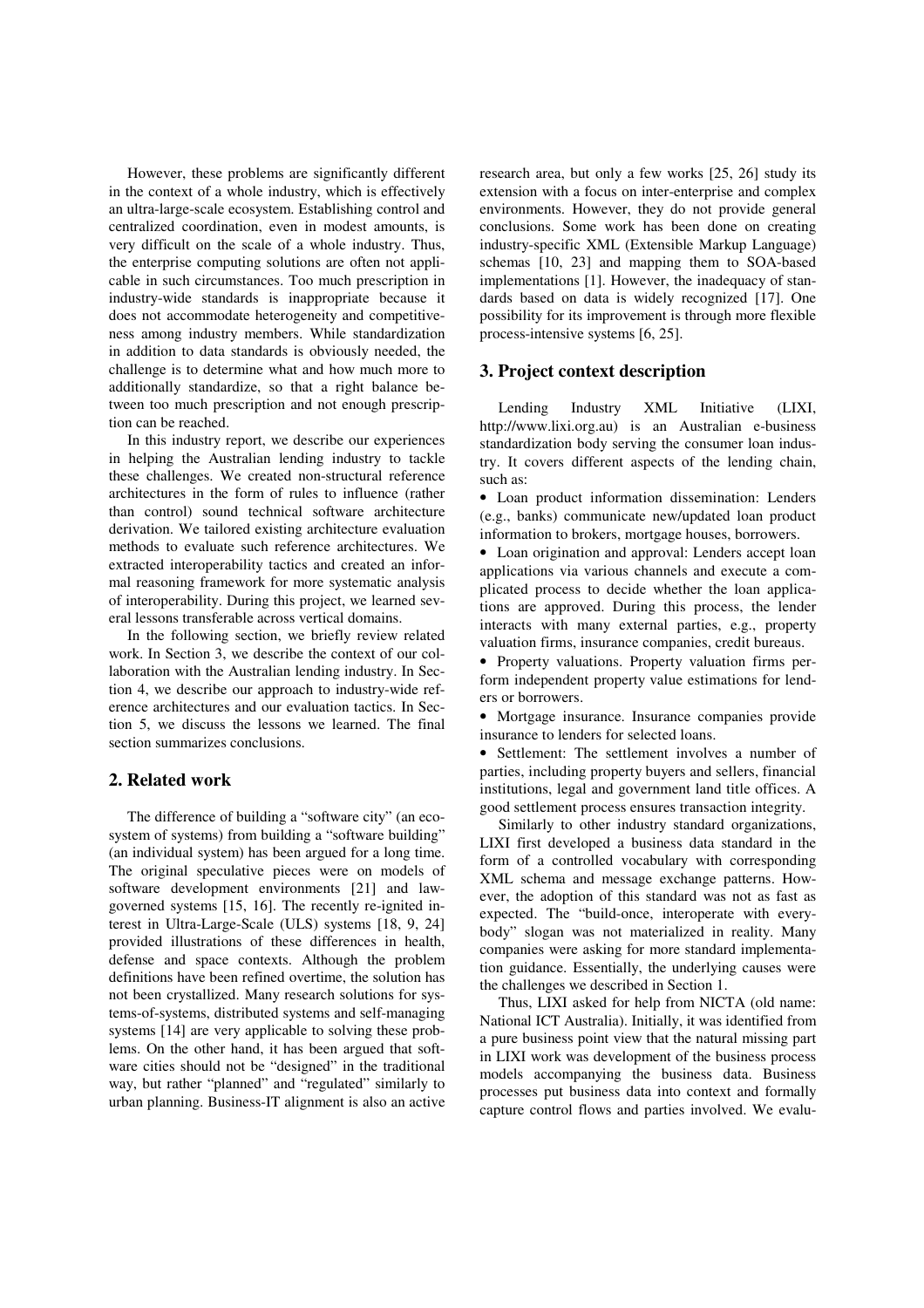ated several specification languages and used the Business Process Modeling Notation (BPMN) for documenting a number of LIXI processes [27]. LIXI expects that these business process models will eventually be mapped to software implementations through Web service technologies, such as SOAP and Web Services Business Process Execution Language (BPEL) [19].

However, we quickly realized that business data and process models alone have limited power to achieve the desired mass interoperability. Lack of agreement about architecture and technical details has resulted in gaps between business standards and particular implementations. We consequently proposed to devise reference architectures and associated development guidelines to supplement LIXI e-business standards.

For a whole industry, the role of a reference architecture is significantly different from the traditional technical reference architectures, which only exemplify a possible arrangement of structural components and connectors. An industry-level reference architecture can not prescribe too much structure as it may prevent new business relationships/models among different parties and adoption of new technologies. An ultralarge-scale ecosystem also has a number of unique characteristics compared to traditional large systems:

• **Decentralization:** Data, development, evolution and operational control are all decentralized.

• **Inherently conflicting requirements:** Most parties want complexity to reside in others' parts of the overall system and want information to be shared, but do not want to share their own information. Technical solution companies provide/favor custom-built applications and intermediary gateways, while smaller players typically want commoditized applications and no intermediaries.

• **Continuous evolution with heterogeneous elements:** The whole ecosystem cannot be stopped and re-engineered. Day-to-day lending activities have to go on, and horizontal interactions with the larger financial and government systems also exert constant influence.

• **No clear people/system boundary:** The scale of involved companies varies widely. Some companies have sophisticated systems that can automate most tasks, while others still rely on fax and manual processing. Messages and activities in e-business standards can map to systems or people depending on specific parties and characteristics of individual transactions.

The LIXI ecosystem resembles the characteristics of an ultra-large-scale system [18]. In order to address both the business perspective and ultra-large-scale system challenges, the reference architecture needs to balance consistency and variety, address competing needs

from different parties and consider trade-offs between prescriptive guidance and an ability to evolve.

### **4. Our approach**

Our approach consists of a rule-based reference architecture for the whole (Australian) lending industry, specific mappings to technologies and an architecture evaluation method for rule-based architectures.

#### **4.1. Rule-based reference architecture**

We devised a set of quality-centric architectural rules. An architectural rule is defined as principles that need to be followed by structures within a system [4]. An architectural rule may be satisfied by several potential structural architectures. There are two major inputs into our architectural rules. One is a set of design tactics for achieving certain quality attributes [2]. The other is the specific context of the Australian lending industry, including problems, requirements, and industry structures. Essentially, we instantiated qualityspecific design tactics in the context of LIXI.

Our rule-based approach is in line with other ITrelated industries. For example, Google OpenSocial's specification and APIs (Application Programming Interface) [8] are a form of technology-level guidance for the social networking industry. This standard has both a data focus and an API focus. An industry-wide reference architecture is implied in this specification, but not explicitly outlined. In a way, we created an equivalent of OpenSocial for the Australian lending industry.

The following are sample sets of rules from a list of 40 rules in the LIXI context [29], with commercially sensitive information removed:

• **Influence, but do not control others.** Decentralization is one of the main characteristics of LIXI. Also, LIXI is a voluntary non-profit organization with no standard-enforcement power. In such settings, influence (instead of control) is the main mechanism to achieve interoperability and improve overall system quality. Our rule set encourages influence through micro-format proposals and optional design alternatives.

• **Use minimal service interface.** The modern business world is service-oriented. The technology world has recently been catching up by introducing the "service" concept, e.g., as SOAP-based Web services or RESTful (REpresentational State Transfer) services. A LIXI-compliant system should use message-centric (rather than operation-centric) interfaces. That is, service interfaces should not expose abstractions in the form of remote procedures. Essentially, we advocate the use of a single operation on a service (ProcessLIXIMessage), but allow more complicated inter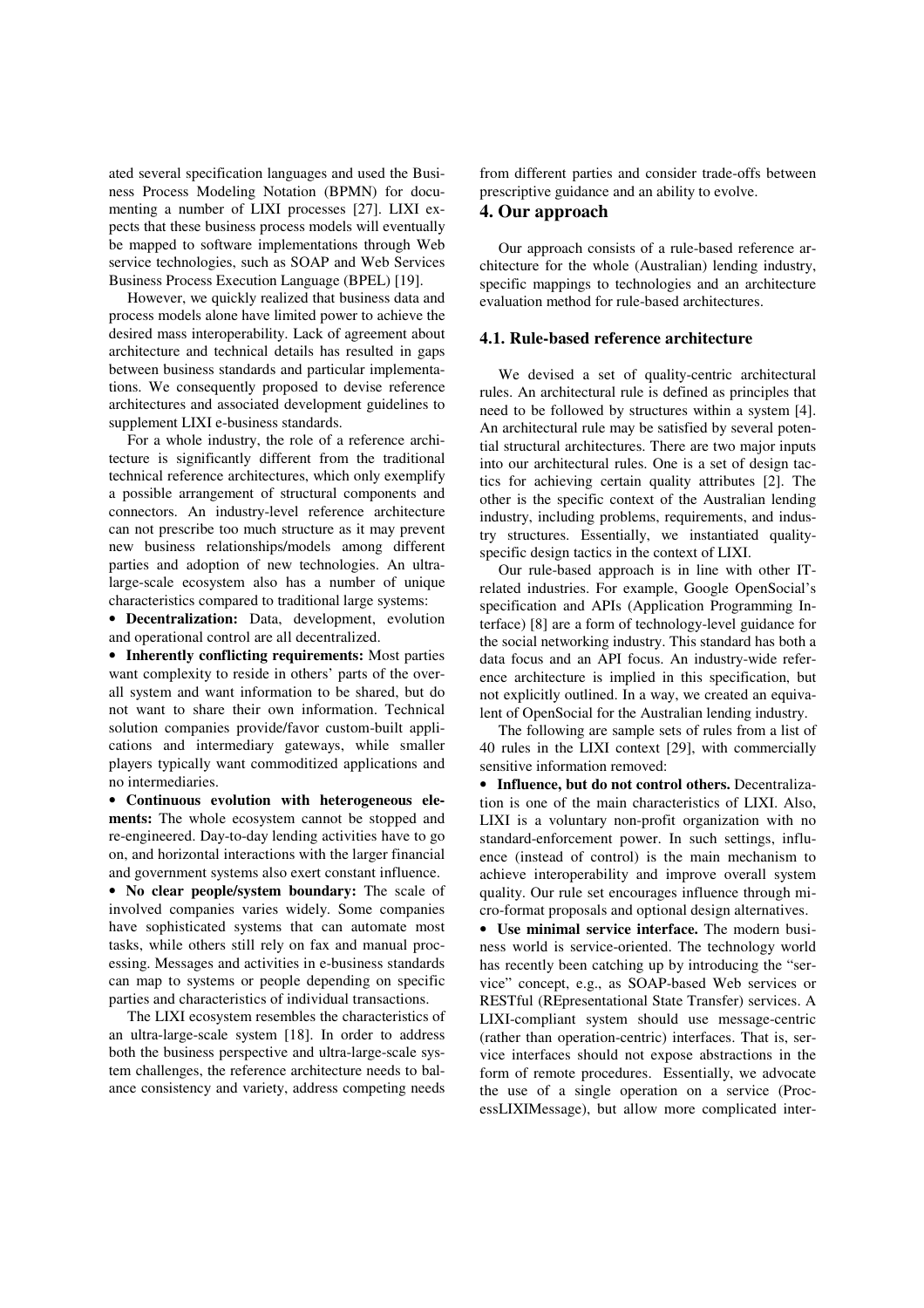faces to exist. Messaging behaviors are specified by LIXI content structure and LIXI message exchange protocols. This rule encourages maximum flexibility in the face of constant evolution. Ever-changing shared contexts are carried within LIXI messages. Message processing logic can either be hidden behind the service or exposed as protocol related metadata. This approach is related to other rules, e.g.: i) Use the LIXI canonical message model on public interface as much as possible; ii) Assume that LIXI services are autonomous. iii) Make LIXI services to share LIXI schemas and contracts, but not implementation classes.

• **Share metadata and context.** Metadata is usually described in service contracts. It can be related to policies (e.g. security requirements or encryption capabilities), quality of service characteristics (e.g. required response time), and semantic descriptions. Contexts are more instance-specific. We encourage metadata and contexts to be shared in all possible ways. Through the sharing of metadata and context, interoperability can be achieved at both design-time and runtime with little top-down prescriptive planning.

• **Specify semantic alignment.** LIXI standards have provided an ontology vocabulary and associated XML schemas for all defined messages. Semantic alignment links technical implementation elements with semantics. Interoperability between technical elements is improved by consulting the LIXI-related meaning at both design-time and run-time. There is still enough flexibility for implementing technical elements. Semantic alignment mechanisms minimize the effort needed to integrate components built independently.

• **Avoid explicit intermediaries.** We do not introduce the role of an intermediary explicitly in the reference architecture. However, we allow such intermediaries to organically appear in the overall ecosystem. This is very different from the existing e-business meta-standards, such as ebXML, which have an explicit concept of central registry and repositories through which companies post business processes, capability profiles and collaboration protocol agreements. Technically, this is appealing and simplifies some business scenarios. However, we found very difficult to introduce such a structure within LIXI because of complex business issues such as who the intermediaires should be, legal issues such as confidentiality concerns, and practical issues such as the difficulty of semi-automated agreement negotiation. Thus, in our reference architecture, interacting directly with another business party or through an intermediary is treated as the same general mechanism. Local intermediaries within certain areas can be introduced. Dynamic binding and proxy solutions can help achieve various relationships in practice.

#### **4.2. Mapping to implementation technologies**

There are essentially two types of problems in LIXI. One is transactional business activities, such as loan application processing or property valuations. The other type is non-transactional, e.g. loan product information dissemination or back channel status updates.

For transactional scenarios, we further mapped [29] the reference architecture to SOAP-based Web services in order to leverage the sophisticated infrastructure support on handling security, transactions and state. BPEL-based workflow engine is used.

For non-transactional document exchange (such as large scale secure data dissemination), we further mapped the reference architecture to RESTful Web services [7] and feed technologies (e.g. Atom [11]). Products are modeled as REST resources and changes in resources are communicated through Atom feeds.

#### **4.3. Mapping to implementation technologies**

For evaluating this type of rule-based reference architecture, the existing architecture evaluation methods (e.g. the Architecture Tradeoff Analysis Method - ATAM [13]) for structural architecture can not be used directly. We analyzed the 10 common techniques [12] in architecture analysis and evaluation for their suitability, and adapted them for rule-centric architectures. Our method Evaluation Process for Rule-based Architecture (EPRA) is shown in Figure 1. Its details were described in [28]. There are four phases: I) business goals elicitation, II) rule analysis, III) architectural tactics analysis and IV) trade-off analysis. Each phase uses different tailored architecture evaluation techniques.

We now give an example of how we applied EPRA Phase III for interoperability analysis. A number of papers and technical reports (e.g.,[5, 22])have documented current approaches for achieving interoperability. However, currently there are no large collections of interoperability tactics. By analyzing the abovementioned reference architectural rules (during Phase II), we extracted many architectural tactics for interoperability. Some example architectural tactics, organized into more general categories, are:

#### • **Tactics for increasing common understanding**

1. Use technical standards to increase interoperability on technical level.

2. Use a canonical model on the public interface.

3. Annotate technical elements with common semantics using a bottom-up approach.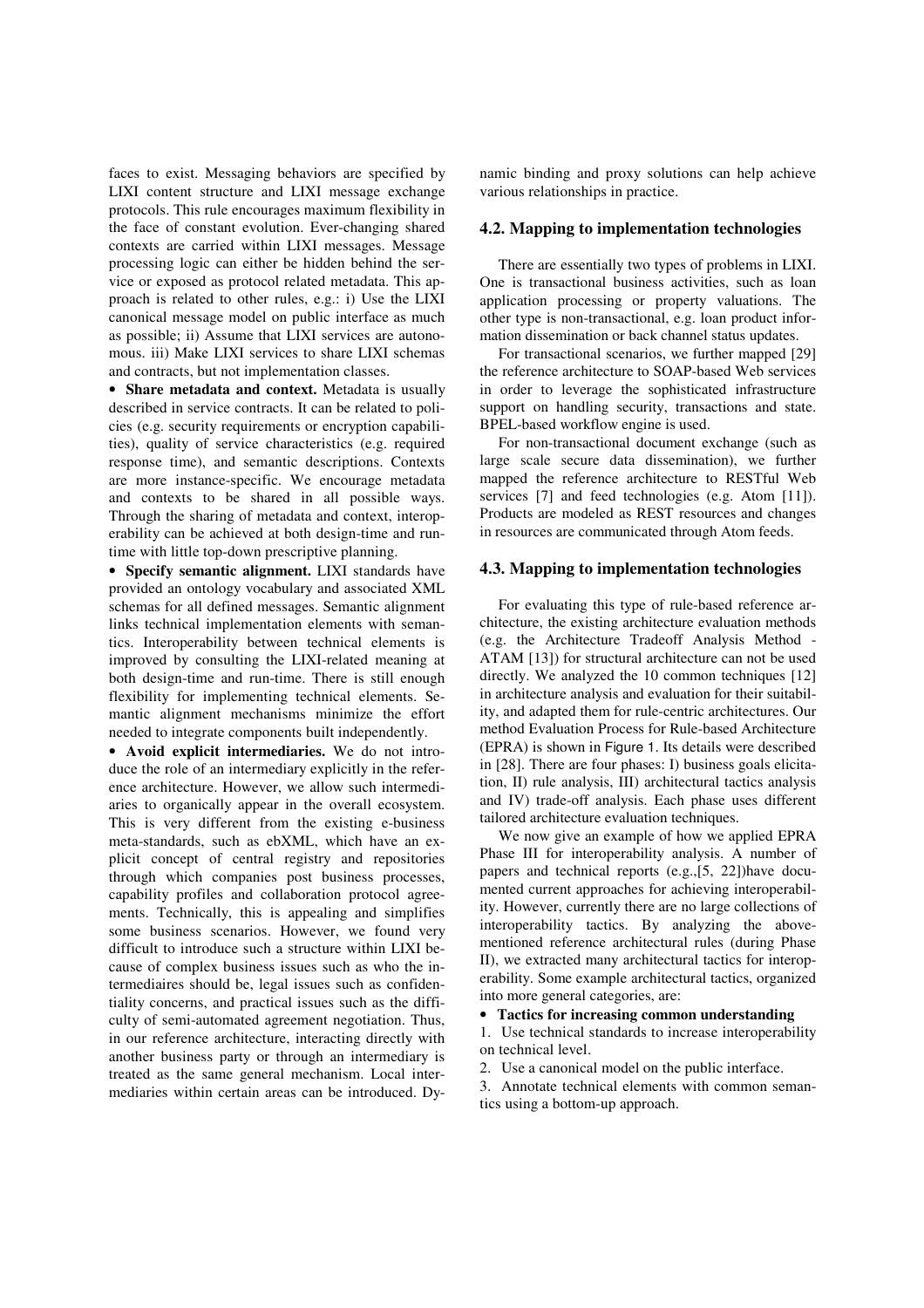

**Figure 1. Evaluation process for rule-based architectures** 

- 4. Annotate information with expiry time.
- 5. Treat local optimization as constraints, not goals.
- 6. Use format indicator in messages.

#### • **Tactics for advertising and finding capabilities**

1. Use a service discovery mechanism for advertising and finding service capabilities.

- 2. Publicize capability profiles accessible to others.
- 3. Give mechanisms for propagating needs and offers.

4. Provide mechanisms for managing intentions and expectations.

In addition to the two general categories of tactics described above, we have also extracted tactics in the following general categories: tactics for predicting endto-end outcomes, tactics for supporting participant flexibility, tactics for influencing/controlling others and tactics for reducing costs of interoperability.

A critical analysis activity in this phase is to use a reasoning model for quality attributes to determine if a proposed rule or tactic improves or hinders important quality attributes. Formal reasoning models for architectural interoperability (the main quality attribute we investigate) do not yet exist, and thus we had to invent an informal model with informal issues (rather than well-defined parameters) for our evaluation. Our informal reasoning model is intended to reduce the development that is required to achieve interoperability. It considers issues in two dimensions:

• **Interface element dimension:** operations, data and events. This is adapted from the abstract architectural model representation for service divergence evaluation, developed in [3]. That is, a divergence between two service interfaces can be further divided into operation divergence, data divergence, event divergence.

• **Syntax-semantics dimension:** syntax and semantics. For interface elements of each kind (operation, data or event), interoperability concerns can relate primarily either to syntactic or semantic issues.

For each rule or tactic, the two dimensions form a matrix where each cell represents a type of interoperability issue that can be affected by the rule or tactic and consequently impact the overall interoperability of the system. For example, rules about annotating Web service messages with LIXI message schema and vocabulary will have a positive impact on semantic data interoperability issues. Another example is that not defining a service operation in the reference architecture increases the flexibility of individual systems, but decreases both syntactic and semantic operation interoperability. Using this simple matrix approach, we were able to analyze each rule and tactic systematically.

#### **5. Lessons learned**

In addition to the overall methodological contribution to enterprise computing at an industry level, we have learned many important lessons during this work:

**1) Industry-specific interoperability standards should address not only syntax and semantics of exchanged data and business processes, but also reference software architectures.** Different aspects of interoperability need to be governed through different mechanisms. When a "standard" data schema is used in the field, variations are inevitably introduced and subsequently used for ad-hoc, point-to-point and nonrepeatable integrations. Due to the high costs for such integrations, standard adoption rate is low. This is not because organizations do not have capabilities and willingness to implement these standards once or twice. It is because the costs of variations and repetitive pointto-point integrations are prohibitively high. This usually ends up with large players dictating one particular schema variation in a hub-spoke fashion, similar to the experiences with EDI (Electronic Data Interchange). Industry-wide mass interoperation among small and medium players remains missing. Adding semantics helps. Normalized reference business processes at organization edges help. However, an important issue is also providing technology-level guidance at the right prescriptive level with the right form. Reference software architectures can provide such guidance.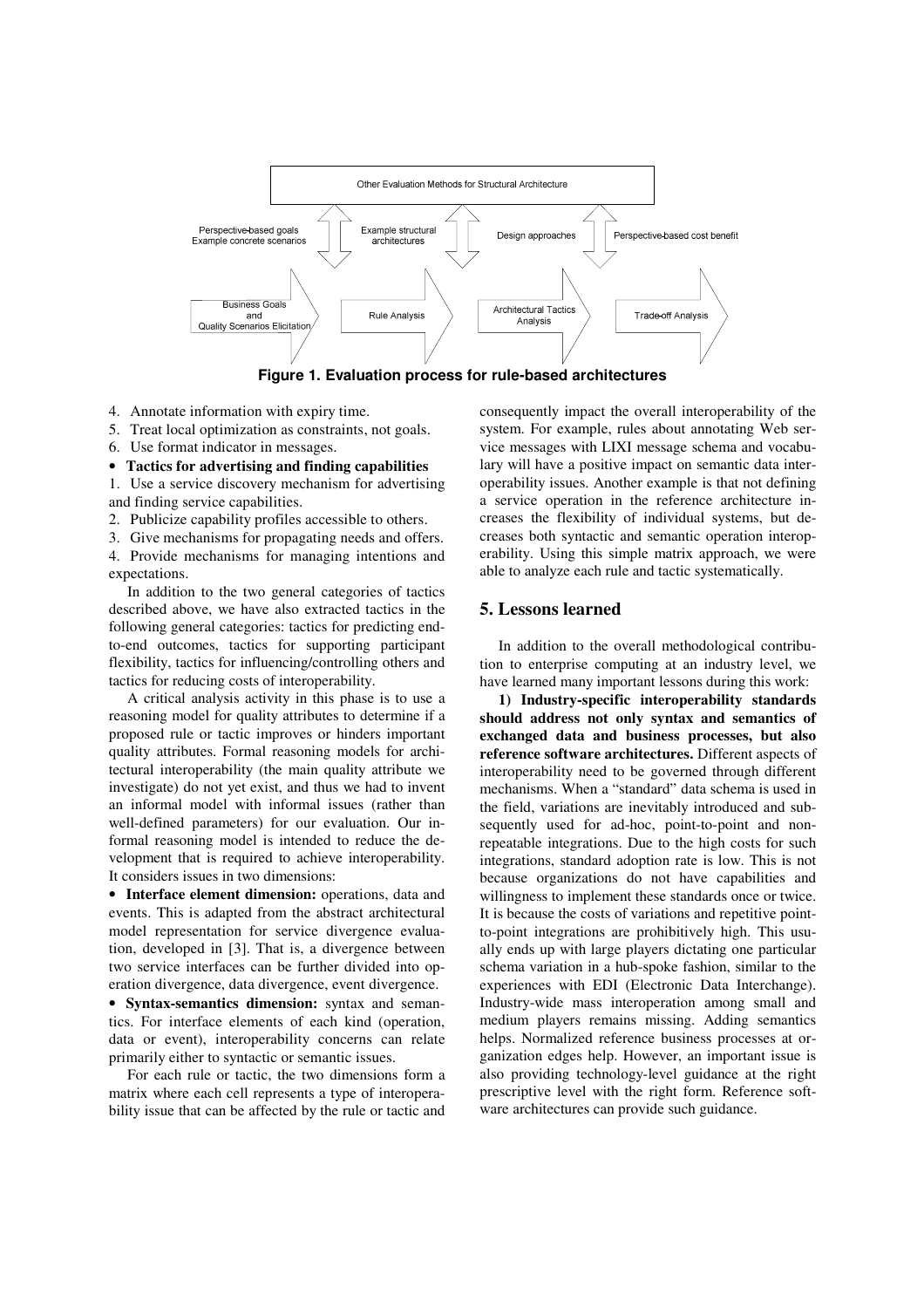**2) Rule-based reference architectures achieve much better balance between prescriptiveness and flexibility than structure-based architectures.** Industry standards should guide industry members towards interoperation. However, industry members are heterogeneous and mutually competitive. Too much prescription in industry standards usually deters industry members from adopting the standard (particularly when standard adoption is optional). A balance between prescriptiveness and flexibility is needed. It is specific to an industry (and even problem domain) and depends more on social and business issues than technical issues. A balance can be usually achieved in more than one point (e.g., within a range). A rule-based reference architecture containing governing quality-centric rules (rather than structural prescriptions) with the right technology binding exemplars is a good way to such balance. The traditional structure-based reference architectures are too prescriptive on the industry-wide scale. Within a rule-based reference architecture, suggestive structural architectures can be provided as exemplary reference implementations to demonstrate specific technology bindings. When a rule-based reference architecture is developed, it is crucial to consider the trade-off and balancing nature of the rules.

**3) Both technical issues and business issues should be the main concerns of a reference architecture.** In particular, reference architectures should be aligned with industry structures. There are many factors in industry structures, such as business models, economic incentives, business relationships and IT investment capabilities. Without a full understanding of these issues, a sound technical solution may stifle new business models, contradict adoption incentives, hinder business relationships and mismatch IT capabilities. For a to-be ecosystem owned by nobody, it is very difficult to "plan" who will pay for which part of the system and shared infrastructure and how fast the paying party can recover their investment. Adoption incentive mechanisms and loosely specified architectures are often better than forced compliance and dictated structures. For example, we observe that many technical gateways that bridge a cottage sub-industry with big players are often one-sided and try to optimize the business process for the big players at the expense of the small players. It is not surprising that the big players subsidize the development of the gateway and want to push one-sided gateway solution into the reference architecture. Our reference architecture avoids such intermediaries, but allows different types of gateways to appear organically. Different types of gateways also take into considerations the IT capabilities of each side and incentive mechanisms.

**4) Systematic evaluation of rule-based architectures requires new methodologies.** Existing architecture evaluation methods are designed for structurebased architectures. However, rule-based architectures have significantly different organization and mechanisms. We analyzed existing architecture analysis and evaluation techniques and concluded that they were not appropriate for rule-based architectures. There are also additional issues for evaluation of industry-wide reference architectures. For example, systematic evaluation against business goals and industry structures is needed for industry-wide rule-based reference architectures. Our Evaluation Process for Rule-based Architecture (EPRA) [32] adapted existing architecture analysis and evaluation techniques for rule-centric architectures.

**5) Research of ultra-large-scale systems is important for next-generation enterprise computing.** We find some of the software engineering and enterprise computing techniques [9, 20, 26] invaluable in creating reference architectures. However, others are not designed with the industry-wide scale in mind. This is particularly the case with architecture evaluation methods, interoperability analysis, and quality issues. In the industry-wide scale, social and business issues are often much greater "pain points" than purely technical issues. Enterprise computing technologies need to adapt to very large, decentralized "systems of systems" for mass interoperability and economic concerns. Rather than re-inventing everything, many existing techniques can be adapted to solve the challenges. The approaches researched in Ultra-Large-Scale (ULS) systems [18] are particularly relevant to creating industry-level reference architectures. Some examples of these approaches are using design rules and design spaces, harnessing economics to promote good designs, and designing across socio-technical levels.

#### **6. Conclusions and future work**

In this industry report, we described our approach for creating reference architectures for the Australian lending industry. We went beyond the normal data standard and structural reference architecture and introduced rule-based architectures and architecture analysis methods. We considered both technical issues (interoperability, flexibility, evolvability) and business issues (incentive mechanisms and IT capabilities of industry participants). The resulting architecture is less structurally prescriptive to better support evolution, and points to a number of further research directions.

The first reference architecture (accompanied with derived technology exemplar bindings) that we developed was for property valuation aspects of lending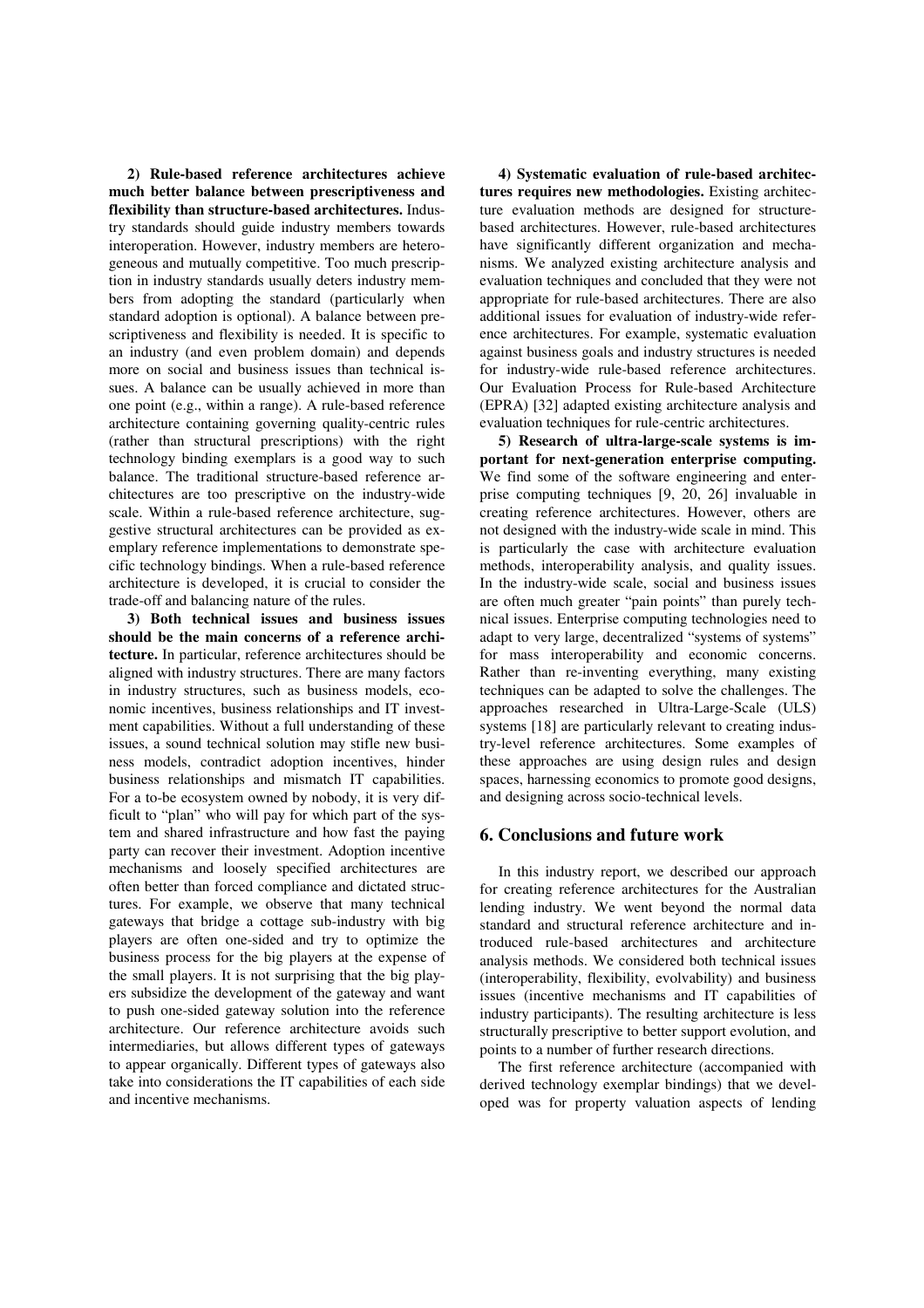[29]. It has now been adopted in the Australian lending industry and achieved positive effects. We have recently published another reference architecture for lending product information dissemination [30]. Both reference architectures help individual organizations extend their enterprise computing practices towards industry-level mass interoperation. Additional reference architectures will be developed in the near future.

As systems become more complex, it is impossible to understand them through component-level interaction analysis. Macro-level measures are useful concepts for understanding the overall system. For further understanding of ultra-large-scale IT systems, we need to find macro-level metrics to indicate the overall quality of the system and we need methods for analyzing these new metrics. The analogy with urban planning and city building is just the first step.

#### **7. References**

[1] A. Allam and A. Tost, *Developing a Web Service Using an Industry-Specific Messaging Standard*, IBM, 05 July 2007; http://www.ibm.com/developerworks/webservices/ library/ws-soa-messagingstandard/index.html.

[2] F. Bachmann, L. Bass, and M. Klein, *Deriving Architectural Tactics: A Step Toward Methodical Architectural Design*, CMU/SEI-2003-TR-004, SEI, CMU, 2004.

[3] S. Bhattacharya and D. Perry, "Architecture Assessment Model for System Evolution," *Proc. 6th Working IEEE/IFIP Conf. Software Architecture* (WICSA'07), IEEE, 2007, p. 8. [4] J. Bosch, "Software Architecture: The Next Step," *Software Architecture: 1st Euro. Work.* (EWSA 2004), LNCS 3047, Springer, 2004, pp. 194-199.

[5] D. Carney, D. Fisher, E. Morris, and P. Place, *Some Current Approaches to Interoperability*, SEI CMU/SEI-2005- TN-033, SEI, CMU, 2005.

[6] R. Dijkman, "A Classification of Differences between Similar Business Processes," *Proc. EDOC 2007*, IEEE, 2007, pp. 37-50.

[7] R.T. Fielding and R.N. Taylor, "Principled design of the modern Web architecture," *ACM Trans. Internet Tech.* (TOIT), ACM, vol. 2, no. 2, May 2002, pp. 115-150. [8] Google, "OpenSocial," accessed 27 June 2008; http://code.google.com/apis/opensocial/.

[9] A. Hess, B. Humm, M. Voss, and G.A.E.G. Engels,

"Structuring Software Cities A Multidimensional Approach," *Proc. EDOC 2007*, IEEE, 2007, pp. 122-129.

[10] S. Hinkelman, D. Buddenbaum, and L.-J. Zhang, "Emerging Patterns in the Use of XML for Information Modeling in Vertical Industries," *IBM System Journal*, IBM, vol. 45, no. 2, 2006, pp. 373-388.

[11] IETF, *The ATOM Syndication Format*, RFC 4287, Dec. 2005; http://www.ietf.org/rfc/rfc4287.txt.

[12] R. Kazman, L. Bass, and M. Klein, "The Essential Components of Software Architecture Design and Analysis," *J. Systems and Software*, Elsevier, vol. 79, no. 8, Aug. 2006, pp. 1207-1216.

[13] R. Kazman, M. Klein, and P. Clements, *ATAM: Method for Architecture Evaluation*, CMU/SEI-2000-TR-004, SEI, CMU, 2004.

[14] J. Kramer and J. Magee, "Self-Managed Systems: An Architectural Challenge," *Proc. Future of Software Eng.*  (FOSE'07) at ICSE 2007, IEEE, 2007, pp. 259-268. [15] N.H. Minsky, "Law-governed Software Processes," *Proc. 5th Int'l Software Process Work. Experience with Software Process Models*, IEEE-CS, 1989, pp. 98-100. [16] N.H. Minsky and D. Rozenshtein, "A Software Development Environment for Law-Governed Systems," *ACM SIGPLAN Notices*, ACM, vol. 24, no. 2, 1989, pp. 65-75. [17] B. Mutschler, J. Bumiller, and M. Reichert, "Why Process-Orientation is Scarce: An Empirical Study of Processoriented Information Systems in the Automotive Industry," *Proc. EDOC 2006*, IEEE, 2006, pp. 433-440. [18] L. Northrop, R. Kazman, M. Klein, D. Schmidt, K. Wallnau, and K. Sullivan, *Ultra-Large Scale Systems: The Software Challenge of the Future*, SEI, CMU, 2006. [19] OASIS, *Web Services Business Process Execution Language Version 2.0*, OASIS Standard, 11 Apr. 2007; http:// docs.oasis-open.org/wsbpel/2.0/OS/wsbpel-v2.0-OS.html [20] OMG, *UML Profiles for Enterprise Distributed Object Computing (EDOC)*, updated 12 Dec. 2007; http://www.omg.org/technology/documents/formal/edoc.htm [21] D.E. Perry and G.E. Kaiser, "Models of Software Development Environments," Proc. *10th Int'l Conf. Software Eng.* (ICSE'88), IEEE-CS, 1988, 60-88. [22] D. Quartel and M. v. Sinderen, "On Interoperability and Conformance Assessment in Service Composition," *Proc. EDOC 2007*, IEEE, 2007, pp. 229-240. [23] M. Roth, M.A. Hernandez, P. Coulthard, L. Yan, L. Popa, H.C.-T. Ho, and C.C. Salter, "XML Mapping Technology: Making Connections in an XML-Centric World," *IBM System Journal*, IBM, vol. 45, no. 2, 2006, pp. 389-410. [24] R. Sterritt, C. A. Rouff, M.G. Hinchey, J.L. Rash, and W. Truszkowski, "Next Generation System and Software Architectures: Challenges from Future NASA Exploration Missions," *Science of Computer Programming*, Elsevier, vol. 61, no. 1, June 2006, pp. 48-57. [25] A. Tao and J. Yang, "Context Aware Differentiated Services Development with Configurable Business Processes,"

*Proc. EDOC 2007*, IEEE, 2007, pp. 241-252. [26] R.S. Tapia, M. Daneva, and P. v. Eck, "Validating Adequacy and Suitability of Business-IT Alignment Criteria in an Inter-Enterprise Maturity Model 202," *Proc. EDOC 2007*, IEEE, 2007, pp. 202-213.

[27] L. Zhu, L. Osterweil, M. Staples, U. Kannengiesser, and B.I. Simidchieva, "Desiderata for Languages to be Used in the Definition of Reference Business Processes," *Int'l J. Software and Informatics* (IJSI), Chinese Academy of Sciences, vol. 1, no. 1, 2007, pp. 37-66.

[28] L. Zhu, M. Staples, and R. Jeffery, "Scaling Up Software Architecture Evaluation Processes," *Making Globally Distributed Software Development a Success Story: Int'l Conf. Software Process* (ICSP'08), LNCS 5007, Springer, 2008, pp. 112-122.

[29] L. Zhu and B. Thomas, *LIXI Valuation Reference Architecture and Implementation Guide 1.0*, LIXI, 2007; http://www.lixi.org.au/ri.html.